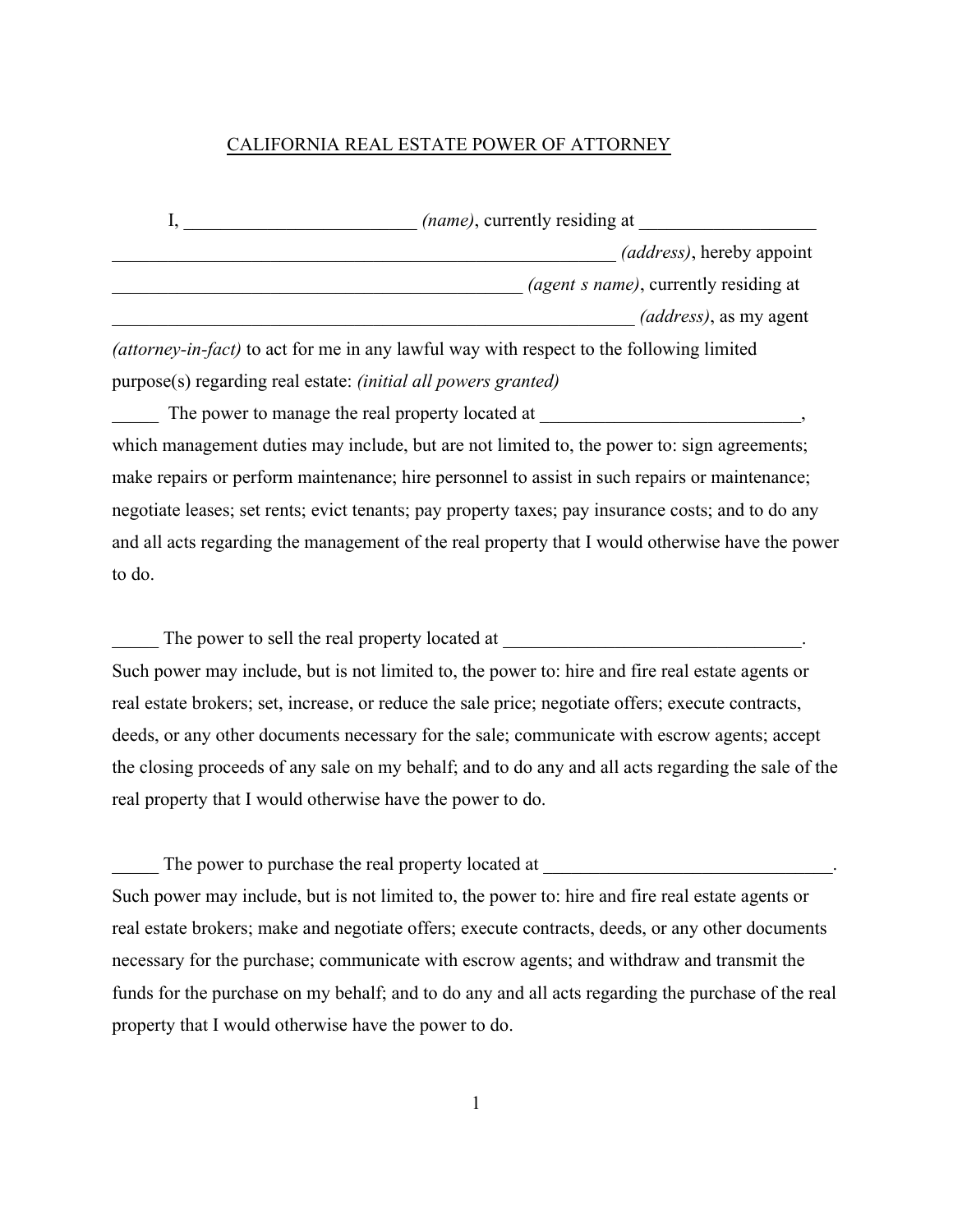The power to rent the real property located at

Such power may include, but is not limited to, the power to: hire and fire real estate agents or real estate brokers; apply for rental properties on my behalf; authorize any background check necessary for such rental; negotiate rents and costs; pay rental or associated fees; and to do any and all acts regarding the rental of the real property that I would otherwise have the power to do.

The power to refinance the real property located at Such power may include, but are not limited to, the power to: select the refinancing company; negotiate the terms of the refinancing; granting permission for home inspections or other items necessary for the refinancing; execute contracts or any other documents necessary for the refinancing; withdraw and transmit the funds for the refinancing on my behalf; and to do any and all acts regarding the refinancing of the real property that I would otherwise have the power to do.

Other powers listed below:

## **SPECIAL INSTRUCTIONS**:

\_\_\_\_\_\_\_\_\_\_\_\_\_\_\_\_\_\_\_\_\_\_\_\_\_\_\_\_\_\_\_\_\_\_\_\_\_\_\_\_\_\_\_\_\_\_\_\_\_\_\_\_\_\_\_\_\_\_\_\_\_\_\_\_\_\_\_\_\_\_\_\_\_\_

\_\_\_\_\_\_\_\_\_\_\_\_\_\_\_\_\_\_\_\_\_\_\_\_\_\_\_\_\_\_\_\_\_\_\_\_\_\_\_\_\_\_\_\_\_\_\_\_\_\_\_\_\_\_\_\_\_\_\_\_\_\_\_\_\_\_\_\_\_\_\_\_\_\_

 $\mathcal{L}_\mathcal{L} = \mathcal{L}_\mathcal{L} = \mathcal{L}_\mathcal{L} = \mathcal{L}_\mathcal{L} = \mathcal{L}_\mathcal{L} = \mathcal{L}_\mathcal{L} = \mathcal{L}_\mathcal{L} = \mathcal{L}_\mathcal{L} = \mathcal{L}_\mathcal{L} = \mathcal{L}_\mathcal{L} = \mathcal{L}_\mathcal{L} = \mathcal{L}_\mathcal{L} = \mathcal{L}_\mathcal{L} = \mathcal{L}_\mathcal{L} = \mathcal{L}_\mathcal{L} = \mathcal{L}_\mathcal{L} = \mathcal{L}_\mathcal{L}$ 

THE FOREGOING POWERS ARE SPECIFICALLY INTENDED TO PERTAIN SOLELY AND BE LIMITED TO ALL DECISIONS AND ACTIONS TO BE MADE OR TAKEN IN CONNECTION WITH THE LIMITED PURPOSES DESCRIBED ABOVE.

# **EFFECTIVE DATE**:

THIS POWER OF ATTORNEY IS EFFECTIVE IMMEDIATELY AND WILL CONTINUE UNTIL REVOCATION, MY DEATH, OR \_\_\_\_\_\_\_\_\_\_\_\_\_\_\_\_\_\_\_\_\_\_\_\_\_\_\_\_\_\_\_\_\_\_, 20\_\_.

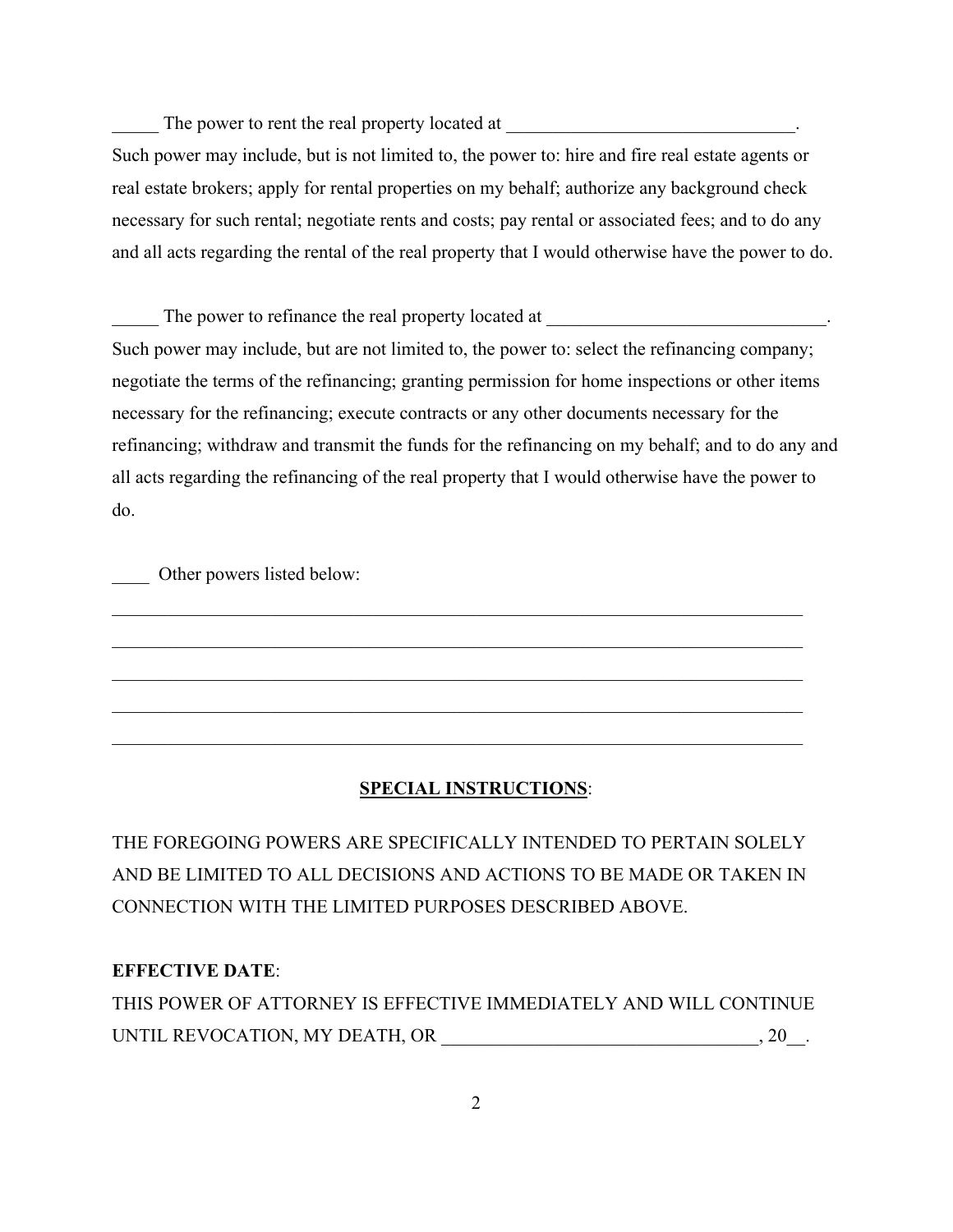#### *(initial one choice below)*

THIS POWER OF ATTORNEY WILL CONTINUE TO BE EFFECTIVE EVEN THOUGH I BECOME INCAPACITATED.

THIS POWER OF ATTORNEY SHALL CEASE TO BE EFFECTIVE UPON MY INCAPACITY.

Successor Attorney- in-Fact. If \_\_\_\_\_\_\_\_\_\_ (agent's name) is unable or unwilling to serve or to continue to serve as my attorney-in-fact for any reason, then (alternate agent's name), presently residing at (address) is hereby appointed successor attorney-in-fact hereunder.

I agree that any third party who receives a copy of this document may act under it. Revocation of the power of attorney is not effective as to a third party until the third party has actual knowledge of the revocation. I agree to indemnify the third party for any claims that arise against the third party because of reliance on this power of attorney.

Signed this day of 3.20 and  $\frac{1}{2}$ , 20 and  $\frac{1}{2}$ 

\_\_\_\_\_\_\_\_\_\_\_\_\_\_\_\_\_\_\_\_\_\_\_\_\_\_\_\_\_\_\_\_\_\_\_\_\_\_

(signature)

(printed name)

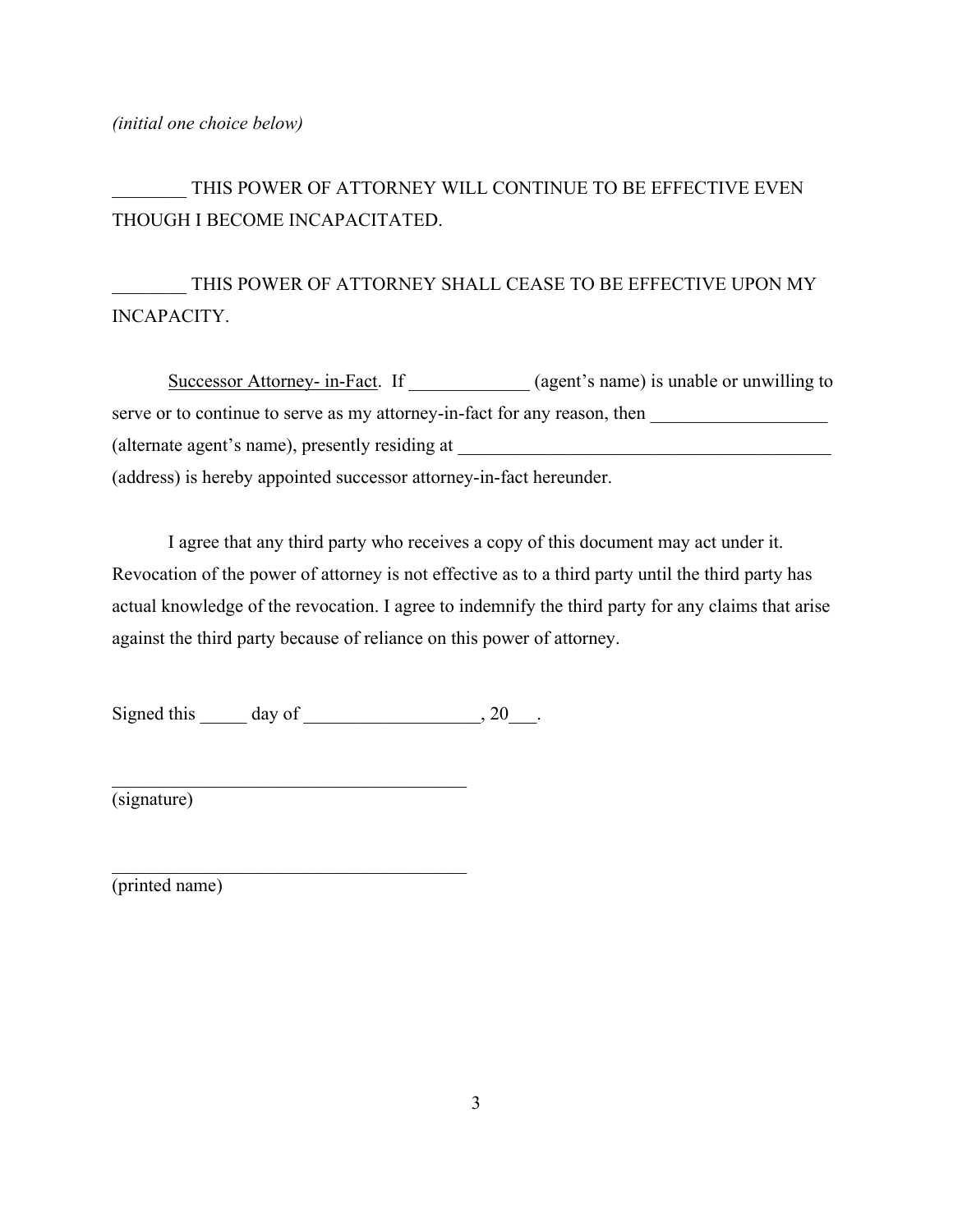## ACKNOWLEDGMENT

## A notary public or other officer completing this certificate verifies only the identity of the individual who signed the document to which this certificate is attached, and not the truthfulness, accuracy, or validity of that document.

STATE OF CALIFORNIA )

COUNTY OF\_\_\_\_\_\_\_\_\_\_\_\_\_\_\_ )

) ss

On \_\_\_\_\_\_\_\_\_\_\_\_\_\_\_\_\_\_\_\_\_\_\_\_\_ before me, \_\_\_\_\_\_\_\_\_\_\_\_\_\_\_\_\_\_\_\_\_\_\_\_\_\_\_\_\_\_\_\_\_\_\_\_\_\_,

(insert name and title of the officer) personally appeared **\_\_\_\_\_\_\_\_\_\_\_\_\_\_\_\_\_\_\_\_\_\_\_\_\_\_\_\_\_\_\_\_\_\_\_\_\_\_\_**, who proved to me on the basis of satisfactory evidence to be the person(s) whose name(s) is/are subscribed to the within instrument and acknowledged to me that he/she/they executed the same in his/her/their authorized capacity(ies), and that by his/her/their signature(s) on the instrument the person(s), or the entity upon behalf of which the person(s) acted, executed the instrument.

I certify under PENALTY OF PERJURY under the laws of the State of California that the foregoing paragraph is true and correct.

WITNESS my hand and official seal.

| Signature | (scal) |
|-----------|--------|
|-----------|--------|